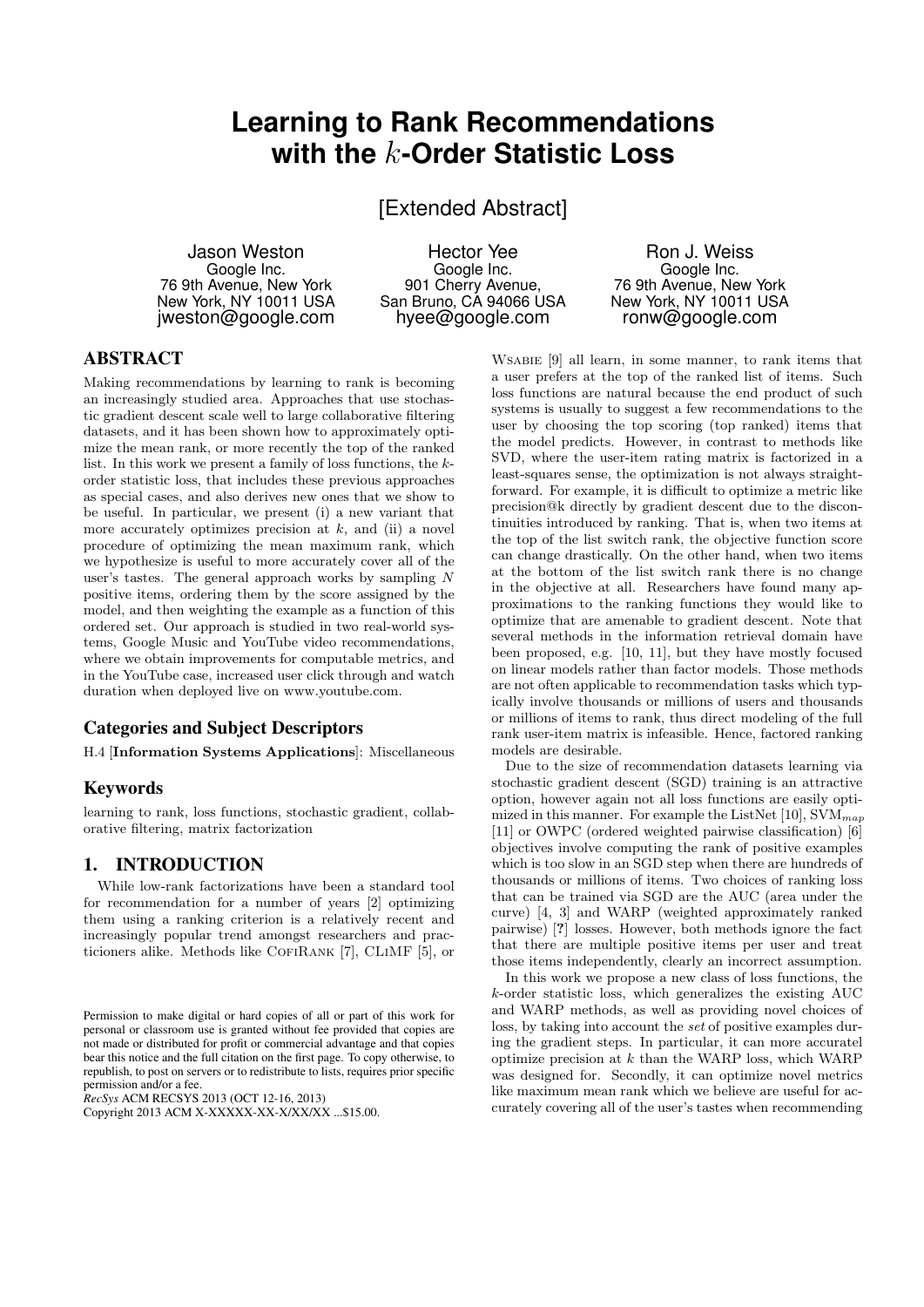items. Experiments on real-world datasets indicate the usefulness of our approach.

# 2. K-ORDER STATISTIC LOSS

We consider the general recommendation task of ranking a set of items D for a given user, the returned list should have the most relevant items at the top. To solve this task, we are given a training set of users  $U$  each with a set of known ratings. We consider the case where each user has purchased / watched / liked a set of items, which are considered as positive ratings. No negative ratings are given. All non-positive rated items are thus considered as having an unknown rating<sup>1</sup>. We define the set  $\mathcal{D}_u$  to be the positive items for user u. We consider factorized models of the form

$$
f_d(u) = \frac{1}{|\mathcal{D}_u|} \sum_{i \in \mathcal{D}_u} V_i^{\top} V_d,
$$

where V, which is an  $m \times |\mathcal{D}|$  matrix, one vector for each item, contains the parameters to be learnt. We can further define  $f(u)$  to be the vector of all item scores  $1, \ldots, |\mathcal{D}|$  for the user  $u$ . To learn  $f$  one typically minimizes an objective function of the following form:

$$
\sum_{u=1}^{|{\mathcal U}|} L(f(u),{\mathcal D}_u)
$$

where  $L$  is the loss function, which measures the discrepency between the known ratings  $\mathcal{D}_u$  and the predictions for user u. The well-known AUC loss (sometimes known as the margin ranking loss) [4, 3] is defined as:

$$
L_{AUC}(f(u), \mathcal{D}_u) = \sum_{d \in \mathcal{D}_u} \sum_{\bar{d} \in \mathcal{D} \setminus \mathcal{D}_u} \max\Big(0, 1 - f_d(u) + f_{\bar{d}}(u)\Big).
$$

To optimize it by stochastic gradient descent, one selects a user, a positive item and a negative item at random, and makes a gradient step, corresponding to one term in the double sum of the equation above. Repeated updates gradually visit all the terms.

The AUC loss is known to not optimize well the top of the rank list. Another set of loss functions called the OWPC loss [6] and its SGD counterpart, WARP loss [?], attempt to focus on the top of the list. The loss is defined as:

$$
L_{WARP}(f(u), \mathcal{D}_u)) = \sum_{d \in \mathcal{D}_u} \Phi\Big( rank_d(f(u)) \Big) \tag{1}
$$

where  $\Phi(\eta)$  converts the rank of a positive item d to a weight. Here, the rank of  $d$  is defined as

$$
rank_d(u) = \sum_{\bar{d} \notin \mathcal{D}_u} I\Big(f_d(u) \le 1 + f_{\bar{d}}(u)\Big),\tag{2}
$$

where  $I$  is the indicator function.

Choosing  $\Phi(\eta) = C$  for any positive constant C is equiva- $\sum_{i=1}^{n} 1/i$  pays more attention to optimizing the top of the lent to the AUC loss. However, a weighting such as  $\Phi(\eta) =$ ranked list. Unfortunately, training such an objective by SGD directly is not tractable as eq. 2 sums over all items, which is too slow to compute per gradient update. The Algorithm 1 K-os algorithm for picking a positive item. We are given a probability distribution  $P$  of drawing the  $i<sup>th</sup>$  position in a list of size K. This defines the choice of loss function. Pick a user  $u$  at random from the training set. Pick  $i = 1, ..., K$  positive items  $d_i \in \mathcal{D}_u$ . Compute  $f_{d_i}(u)$  for each i. Sort the scores by descending order, let  $o(j)$  be the index into  $d$  that is in position  $j$  in the list. Pick a position  $k \in 1, ..., K$  using the distribution P.

Perform a learning step using the positive item  $d_{o(k)}$ .

## Algorithm 2 K-os WARP loss

Initialize model parameters (mean 0, std. deviation  $\frac{1}{\sqrt{d}}$ ). repeat Pick a positive item d using Algorithm 1. Set  $N = 0$ . repeat Pick a random item  $\bar{d} \in \mathcal{D} \setminus \mathcal{D}_u$ .  $N = N + 1.$ **until**  $f_{\bar{d}}(u) > f_d(u) - 1$  or  $N ≥ |\mathcal{D} \setminus \mathcal{D}_u|$ if  $f_{\bar{d}}(y) > f_d(u) - 1$  then Make a gradient step to minimize:  $\Phi(\frac{|\mathcal{D}\setminus\mathcal{D}_u|}{N})\max(0, 1 + f_{\bar{d}}(u) - f_d(u)).$ Project weights to enforce constraints, e.g. if  $||V_i||$ C then set  $V_i \leftarrow (CV_i)/||V_i||$ . end if until validation error does not improve.

#### Algorithm 3 K-os AUC loss

Initialize model parameters (mean 0, std. deviation  $\frac{1}{\sqrt{d}}$ ). repeat Pick a positive item d using Algorithm 1. Pick a random item  $\bar{d} \in \mathcal{D} \setminus \mathcal{D}_u$ . if  $f_{\bar{d}}(u) > f_d(u) - 1$  then Make a gradient step to minimize:  $\max(0, 1 + f_{\bar{d}}(u) - f_d(u)).$ Project weights to enforce constraints, e.g. if  $||V_i||$ C then set  $V_i \leftarrow (CV_i)/||V_i||$ . end if until validation error does not improve.

WARP loss [?] was proposed to solve this problem. Using WARP, the  $rank_d(u)$  is replaced with a sampled approximation: sample N items  $\bar{d}$  until a violation is found, i.e.  $f_u(d) < 1 + f_{\bar{d}}(u)$  and then approximate the rank with  $|\mathcal{D} \setminus \mathcal{D}_u|/N$ .

While OWPC/WARP provides a generalized class of loss functions including AUC as a special case, note that it still treats each positive item independently via the sum in eq. 1. In contrast, many evaluation metrics that we are interested in do not treat positive examples in this way. For example, precision at 1 only cares if one of the positives is at the top of the ranked list, and does not care about the position of the others. We thus generalize the above loss functions by proposing the k-Order Statistic (k-OS) loss as follows. For a given user  $u$ , let  $o$  be the vector of indices indicating the order of the positive examples in the ranked list:

$$
f_{\mathcal{D}_{U_{o_1}}}(u) > f_{\mathcal{D}_{U_{o_2}}}(u) > \cdots > f_{\mathcal{D}_{U_{o_{|s|}}}}(u).
$$

<sup>&</sup>lt;sup>1</sup>The binary rating case described is rather common in many real world recommendation tasks, especially for those where ratings are harvested from implicit feeback.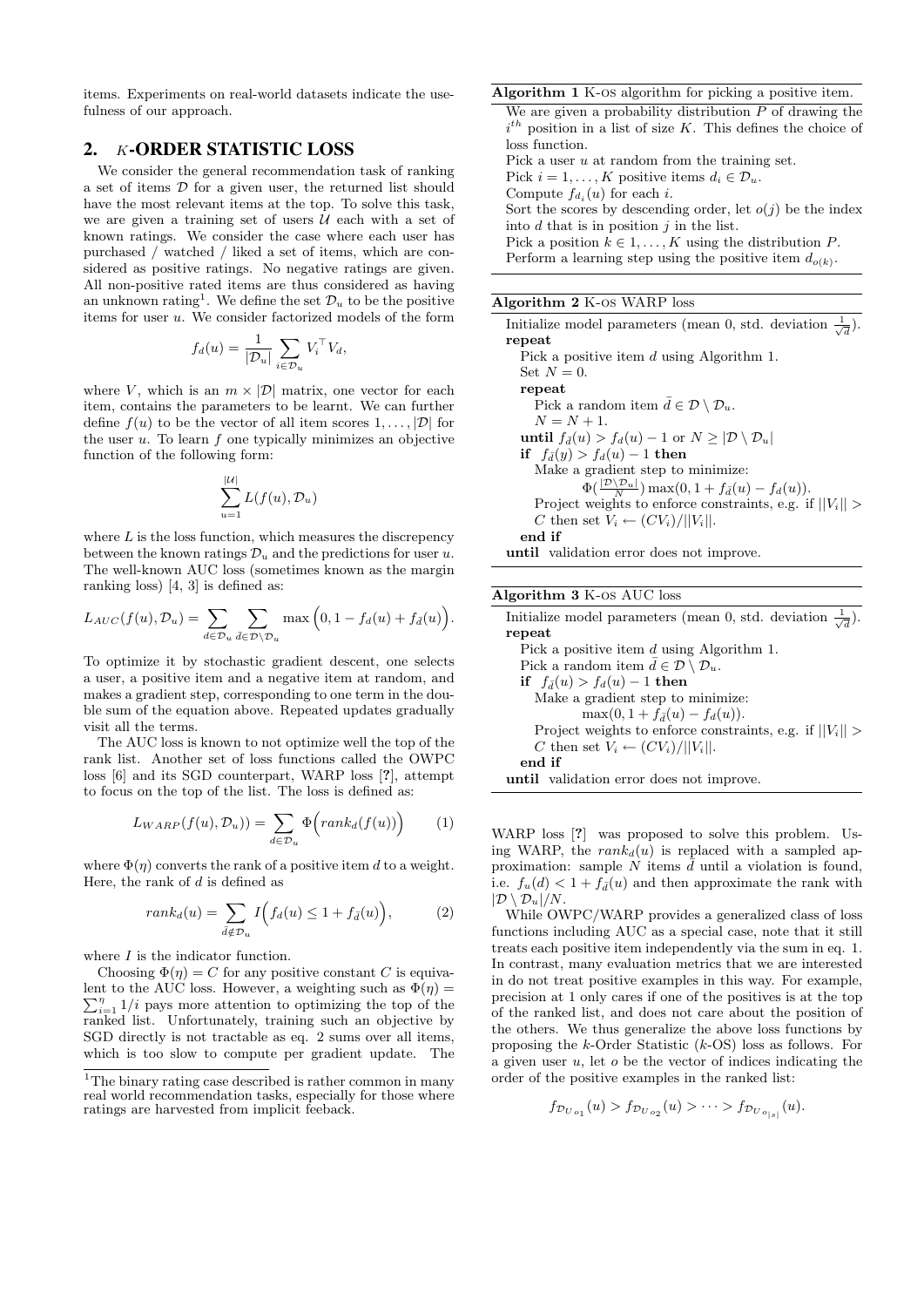The  $k$ -OS loss is then defined as:

$$
L_{K\text{-OS}}(f(u), \mathcal{D}_u) = \frac{1}{Z} \sum_{i=1}^{|\mathcal{D}_u|} P\left(\frac{i}{|\mathcal{D}_u|}\right) \Phi\left(\text{rank}_{\mathcal{D}_{u_{o_i}}}(f(u))\right)
$$

where  $Z = \sum_i P\left(\frac{i}{|\mathcal{D}_u|}\right)$  normalizes the weights induced by P.  $P(\frac{j}{100})$  is the weight assigned to the j<sup>th</sup> percentile of the ordered positive items. Different choices of P result in different loss functions.  $P(j) = C$  for all j and any positive constant C results in the original WARP or AUC formulations. Choices where  $P(i) > P(j)$  for  $i < j$  result in paying more attention to positive items that are at the top of the ranked list, and tends to ignore the lower ranked positives. This should have the effect of improving precision and recall at the top whilst sacrificing some of the user's taste preferences. Conversely, choosing  $P(i) < P(j)$  for  $i < j$  should focus more on improving the worst ranked positives in the user's rating set. We hypothesize that this may more accurately cover all of the user's tastes, and try to measure this in our experiments using the mean maximum rank metric.

To optimize  $k$ -OS easily via SGD we make the following simplification. During each SGD step we draw, for a random user, K random positives and order them by  $f(u)$ . Then the  $P$  distribution only takes on  $K$  possible values. The overall method is detailed in Algorithms 1, 2 and 3, for both AUC and WARP generalizations. In the majority of our experiments we use  $P(j) = 1$  if  $j = k/N$ , and 0 otherwise, and leave  $k$  as a hyperparemater. That is, we simply always select the positive in the  $k^{th}$  position in the list.

## 3. EXPERIMENTS

We conducted experiments on three large scale, real world tasks: artist recommendation and track recommendation using proprietary data from Google Play Music (http:// music.google.com), and video recommendation from YouTube (http://www.youtube.com). In all cases, the datasets consist of a large set of anonymized users, where for each user there is a set of associated items based on their watch/listen history. The user-item matrix is hence a sparse binary matrix. The approximate dataset sizes are given in Table 1.

To construct evaluation data, we randomly selected 5 items for testing per user, and kept them apart from training. At prediction time for the set of test users we then ranked all unrated items (i.e. items that they have not watched/listened to that are present in the training set) and observe where the 5 test items are in the ranked list of recommendations. We then evaluate the following metrics: mean rank (the position in the ranked list, averaged over all test items and users), mean maximum rank (the position of the lowest ranked item out of the 5 test items, i.e. the furthest from the top, averaged over all test users), precision at 1 and 10 (P@1 and P@10), and recall at 1 and 10 (R@1 and R@10).

Hyperparameters (C, learning rate) were chosen using a portion of the training set for validation, although for memory and speed reasons we limited the embedding dimension to be  $m = 64$ . As we trained our model, K-os, with a ranking criteria which includes the WARP loss and AUC losses as special cases, we consider those as our baselines, and report relative changes in metrics compared to them. For K-os in all cases we used  $K = 5$  in Algorithm 1, i.e. we sample 5 positive items. After ordering them by score, we then select the item in the  $k^{th}$  position. We report re-

#### Table 1: Recommendation Datasets

| <b>Dataset</b>  | Music: Artists        | Music: Tracks     | YouTube        |  |  |  |
|-----------------|-----------------------|-------------------|----------------|--|--|--|
| Number of Items | $\approx75\mathrm{k}$ | $\approx 700k$    | $\approx 500k$ |  |  |  |
| Train Users     | Millions              |                   |                |  |  |  |
| Test Users      |                       | Tens of Thousands |                |  |  |  |

Table 2: Google Music Artist Recommendation. The baseline model is AUC. Mean/Max Rank, P@N and R@N metrics are given relative to it. Decreases in rank and increases in R@N and P@N indicate improvements. K-os uses AUC via Algorithm 3.

|               | Mean     | Max      |          |          |           |          |
|---------------|----------|----------|----------|----------|-----------|----------|
| Method        | Rank     | Rank     | P@1      | P@10     | R@1       | R@10     |
| SVD           | $+254\%$ | $+284\%$ | $+1.6\%$ | $-2.5\%$ | $+0.72\%$ | $-2.1\%$ |
| <b>WARP</b>   | $+23\%$  | $+26\%$  | $+25\%$  | $+14\%$  | $+25%$    | $+13%$   |
| <b>AUC</b>    |          |          |          |          |           |          |
| $K$ -os $k=1$ | $+159%$  | $+194%$  | $+1.3\%$ | $-5\%$   | $-0.1\%$  | $-5.6\%$ |
| $K$ -os $k=2$ | $+65\%$  | $+80\%$  | $+9\%$   | $+0.3\%$ | $+7\%$    | $-0.4\%$ |
| $K$ -os $k=3$ | $+15\%$  | $+20\%$  | $+10\%$  | $+3.9\%$ | $+9\%$    | $+3.6\%$ |
| $K$ -os $k=4$ | $-2.7\%$ | $-1.6\%$ | $+6\%$   | $+3\%$   | $+5.9\%$  | $+2.7\%$ |
| $K$ -os $k=5$ | $-2.2\%$ | $-3.7\%$ | $-25\%$  | $-8\%$   | $-24\%$   | $-8\%$   |

Table 3: Google Music Artist Recommendation with WARP baseline. K-os uses WARP via Algorithm 2.

|               | Mean     | Max      |         |          |          |          |
|---------------|----------|----------|---------|----------|----------|----------|
| Method        | Rank     | Rank     | P@1     | P@10     | R@1      | R@10     |
| <b>SVD</b>    | $+187%$  | $+205%$  | $-19\%$ | $-14%$   | $-19%$   | $-14%$   |
| <b>WARP</b>   |          |          |         |          |          |          |
| $K$ -os $k=1$ | $+195%$  | $+224\%$ | $-1.3%$ | $-5.2\%$ | $-1.8\%$ | $-5.6%$  |
| $K$ -os $k=2$ | $+88\%$  | $+110%$  | $+1\%$  | $-0.4\%$ | $+0.7\%$ | $-0.6\%$ |
| $K$ -os $k=3$ | $+23\%$  | $+32\%$  | $-1\%$  | $-0.4\%$ | $-1.6\%$ | $-0.4\%$ |
| $K$ -os $k=4$ | $-7.7\%$ | $-6.4\%$ | $-3\%$  | $-2\%$   | $-4\%$   | $-2\%$   |
| $K$ -os $k=5$ | $-16\%$  | $-18\%$  | $-14%$  | $-7%$    | $-14%$   | $-7\%$   |

Table 4: Google Music Track Recommendation

|               | Mean      | Max       |          |          |         |          |
|---------------|-----------|-----------|----------|----------|---------|----------|
| Method        | Rank      | Rank      | P@1      | P@10     | R@1     | R@10     |
| WARP          |           |           |          |          |         |          |
| $K$ -os $k=1$ | $+323%$   | $+271%$   | $+16\%$  | $+3.3\%$ | $+17%$  | $+4.3\%$ |
| $K$ -os $k=2$ | $+209\%$  | $+199\%$  | $+22\%$  | $+14\%$  | $+23%$  | $+15%$   |
| $K$ -os $k=3$ | $+50.7\%$ | $+61\%$   | $+22\%$  | $+19%$   | $+22\%$ | $+20\%$  |
| $K$ -os $k=4$ | $-44.1\%$ | $-40.9\%$ | $+9.1\%$ | $+15%$   | $+12\%$ | $+16\%$  |
| $K$ -os $k=5$ | $-54.7\%$ | $-54.8\%$ | $-50\%$  | $-32\%$  | $-50\%$ | $-33%$   |

Table 5: YouTube Video Recommendation

|                 | Mean     | Max      |          |          |          |          |
|-----------------|----------|----------|----------|----------|----------|----------|
| Method          | Rank     | Rank     | P@1      | P@10     | R@1      | R@10     |
| <b>SVD</b>      | $+56\%$  | $+45.3%$ | $-54\%$  | $-57\%$  | $-54\%$  | $-96\%$  |
| WA R.P          |          |          |          |          |          |          |
| $K$ -os $k=1$   | $+119%$  | $+101\%$ | $+14\%$  | $+6.5\%$ | $+12\%$  | $+3.5\%$ |
| $K$ -os $k=2$   | $+55\%$  | $+71%$   | $+7\%$   | $+6\%$   | $+5.8\%$ | $+4.8\%$ |
| $K$ -OS $k=3$   | $+10\%$  | $+19\%$  | $-1.4\%$ | $+1.3\%$ | $-1.2\%$ | $+2.1\%$ |
| $K$ -OS $k=4$   | $-10\%$  | $-13\%$  | $-10\%$  | $-6.4\%$ | $-8\%$   | $-3.8\%$ |
| $K$ -os k=5     | $-14\%$  | $-23\%$  | $-36\%$  | $-32\%$  | $-34\%$  | $-30\%$  |
| $K$ -OS $k<2$   | $+119%$  | $+101%$  | $+14\%$  | $+6.5\%$ | $+12\%$  | $+3.5\%$ |
| $K$ -os $k<3$   | $+76\%$  | $+84\%$  | $+10\%$  | $+6.7\%$ | $+10\%$  | $+4.7\%$ |
| $K$ -OS $k<4$   | $+39\%$  | $+54\%$  | $+6.1\%$ | $+5.6\%$ | $+6\%$   | $+5.1\%$ |
| $K$ -OS $k<5$   | $+16\%$  | $+24\%$  | $+2.6\%$ | $+1\%$   | $+2.7\%$ | $+0.4\%$ |
| $K-OS k>1$      | $-4.3\%$ | $-5.8\%$ | $-12\%$  | $-10\%$  | $-12%$   | $-9.9\%$ |
| $K$ -OS $k>2$   | $-6.4\%$ | $-10\%$  | $-28\%$  | $-25%$   | $-28\%$  | $-25%$   |
| $K$ -OS $k > 3$ | $-18\%$  | $-26\%$  | $-23\%$  | $-23\%$  | $-20\%$  | $-20\%$  |
| $K$ -OS $k>4$   | $-14\%$  | $-23.1%$ | $-36\%$  | $-32\%$  | $-34\%$  | $-30\%$  |